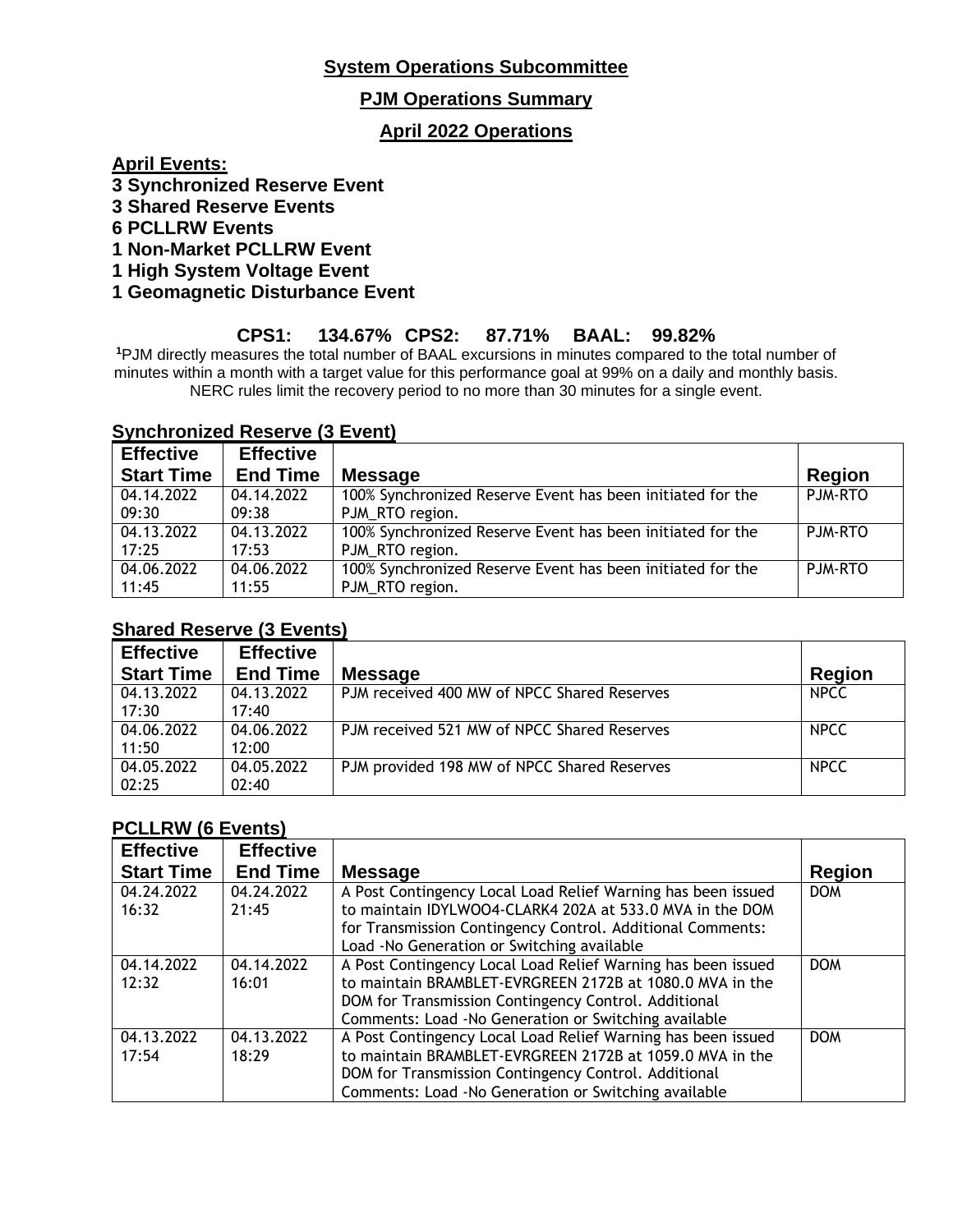# **System Operations Subcommittee**

## **PJM Operations Summary**

### **April 2022 Operations**

| 04.12.2022<br>07:36 |                     | A Post Contingency Local Load Relief Warning has been issued<br>to maintain KENYON 138 KV *E01 at 127.0 KV in the FE(ATSI) for<br>Transmission Contingency Control. Additional Comments: Load -<br>No Generation or Switching available | <b>FE-ATSI</b> |
|---------------------|---------------------|-----------------------------------------------------------------------------------------------------------------------------------------------------------------------------------------------------------------------------------------|----------------|
| 04.11.2022<br>07:52 | 04.11.2022<br>23:23 | A Post Contingency Local Load Relief Warning has been issued<br>to maintain KEPLER 138 KV *E06 at 127.0 KV in the FE(ATSI) for<br>Transmission Contingency Control. Additional Comments: Post<br>Contingency Switching available        | <b>FE-ATSI</b> |
| 04.10.2022<br>08:28 | 04.10.2022<br>12:51 | A Post Contingency Local Load Relief Warning has been issued<br>to maintain SKENTON 138 KV BB_14019 at 127.0 KV in the AEP<br>for Transmission Contingency Control. Additional Comments:<br>Post Contingency Switching available        | <b>AEP</b>     |

## **Non-Market PCLLRW (1 Events)**

| <b>Effective</b>  | <b>Effective</b> |                                                               |               |
|-------------------|------------------|---------------------------------------------------------------|---------------|
| <b>Start Time</b> | <b>End Time</b>  | <b>Message</b>                                                | <b>Region</b> |
| 04.19.2022        | 04.19.2022       | A Non-Market Post Contingency Local Load Relief Warn has been | AEP           |
| 08:39             | 09:51            | issued to maintain TEXASEAS 138 KV BB_8982 at 127.0 KV in the |               |
|                   |                  | AEP for Transmission Contingency Control. Additional          |               |
|                   |                  | Comments: Load - No Generation or Switching available         |               |

### **High System Voltage (1 Events)**

| <b>Effective</b><br><b>Start Time</b> | <b>Effective</b><br><b>End Time</b> | <b>Message</b>                                               | <b>Region</b>  |
|---------------------------------------|-------------------------------------|--------------------------------------------------------------|----------------|
| 04.17.2022                            | 04.18.2022                          | A High System Voltage Action has been issued for the Western | <b>WESTERN</b> |
| 00:30                                 | 06:15                               | portion of the PJM RTO.                                      |                |

### **Geomagnetic Disturbance (6 Events)**

|                                                                                                                            | <b>Region</b>                                |
|----------------------------------------------------------------------------------------------------------------------------|----------------------------------------------|
| A Geomagnetic Disturbance Warning has been issued for 01:10<br>on 04.10.2022 through 05:00 on 04.10.2022. A GMD warning of | PJM-RTO                                      |
|                                                                                                                            | K-7 or greater is in effect for this period. |

**Voltage Reduction Warning (0 Event(s)) Voltage Reduction (0 Event(s)) Manual Load Dump Event (0 Event(s)) Manual Load Dump Warning (0 Event(s)) Max Emergency Gen Alert (0 Event(s)) Max Emergency Generation (0 Event(s)) Min Gen Alert (0 Event(s)) Min Gen Declaration (0 Event(s)) Local Min Generation Event (0 Event(s)) Conservative Operations (0 Event(s))**